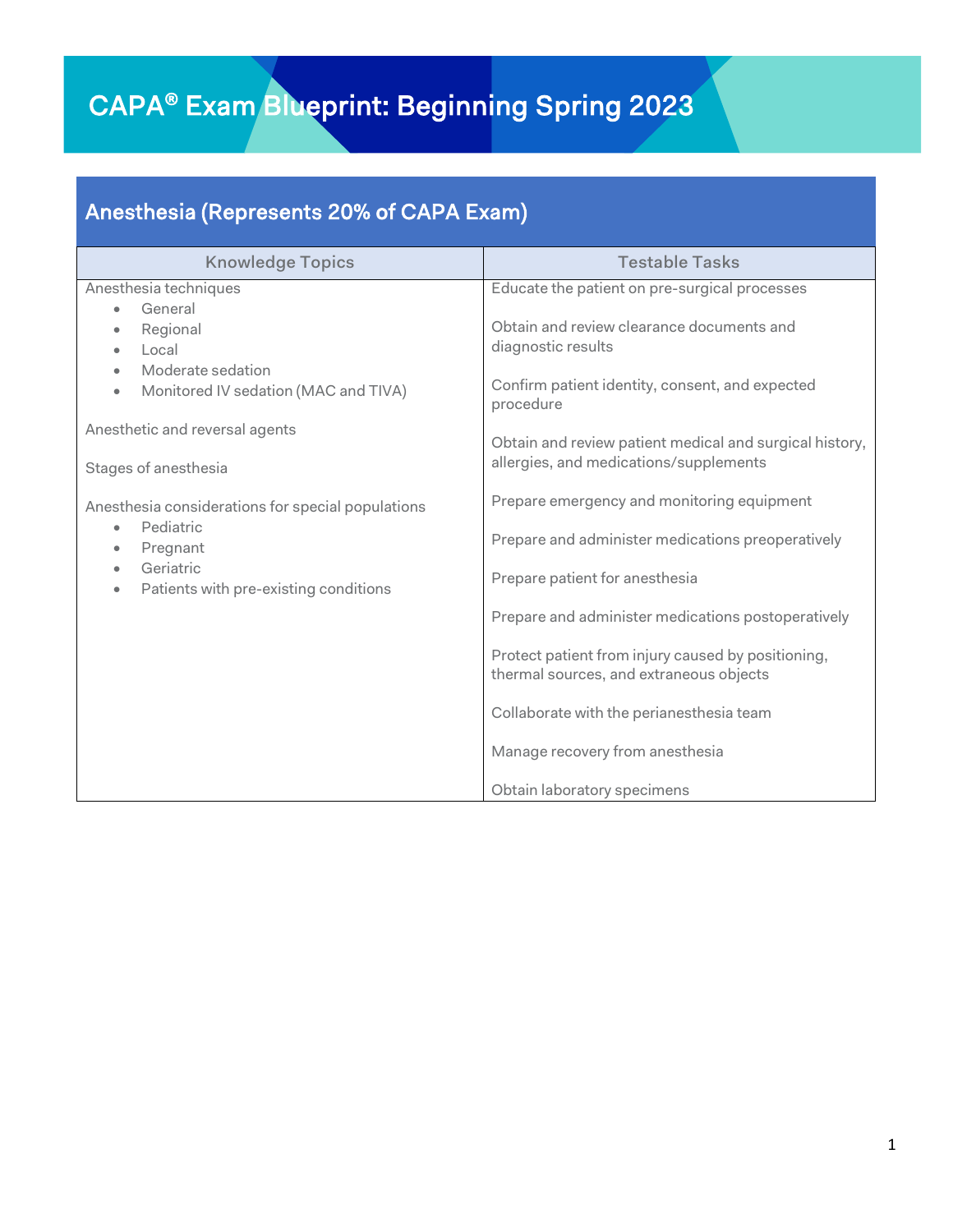| <b>Physiology (Represents 16% of CAPA Exam)</b>        |                                                                                                                                                                                                                                                                                                                                        |  |
|--------------------------------------------------------|----------------------------------------------------------------------------------------------------------------------------------------------------------------------------------------------------------------------------------------------------------------------------------------------------------------------------------------|--|
| <b>Knowledge Topics</b>                                | <b>Testable Tasks</b>                                                                                                                                                                                                                                                                                                                  |  |
| Pathophysiology of body systems<br>Physical assessment | Conduct physical assessment<br>Conduct pre-admission patient screening                                                                                                                                                                                                                                                                 |  |
| Physical responses to procedures and anesthesia        | Take measures to maintain the patient's:<br>respiratory system<br>۰                                                                                                                                                                                                                                                                    |  |
| Potential complications to pre-existing conditions     | cardiovascular and peripheral vascular<br>systems<br>neurological system<br>۰<br>musculoskeletal system<br>۰<br>gastrointestinal system<br>renal/genitourinary system<br>$\bullet$<br>integumentary system<br>۰<br>endocrine system<br>$\bullet$<br>hematologic and immune systems<br>۰<br>fluid and electrolyte levels<br>temperature |  |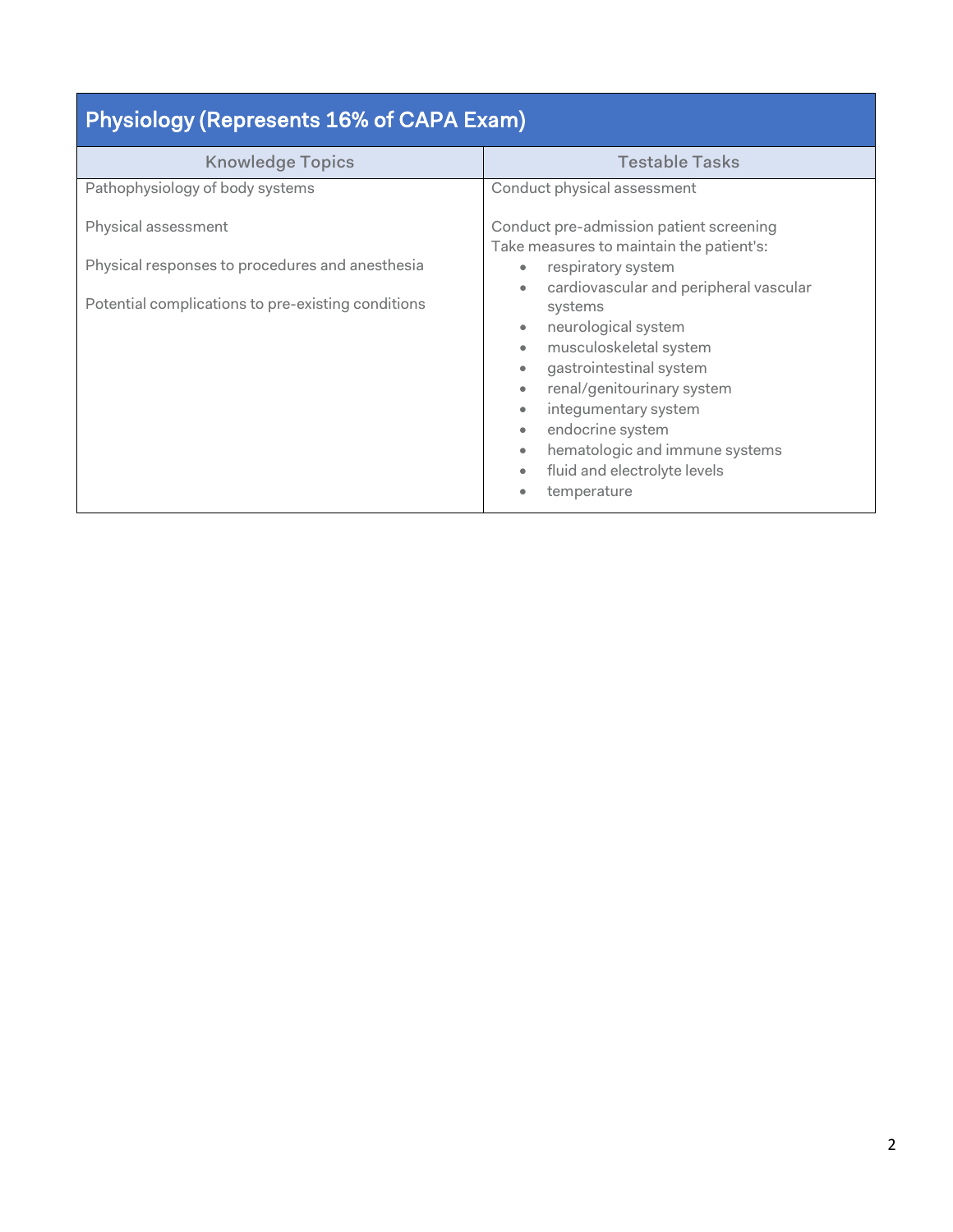|  | Perianesthesia Monitoring and Intervention (Represents 30% of CAPA Exam) |
|--|--------------------------------------------------------------------------|
|--|--------------------------------------------------------------------------|

| <b>Knowledge Topics</b>                                                                                   | <b>Testable Tasks</b>                                                                       |
|-----------------------------------------------------------------------------------------------------------|---------------------------------------------------------------------------------------------|
| Normal and abnormal diagnostic results                                                                    | Evaluate and manage patient pain and comfort                                                |
| Vital signs and hemodynamic monitoring                                                                    | Evaluate patient sedation level                                                             |
| Complications with emergence                                                                              | Recognize and report abnormal findings                                                      |
| Abnormal physiological conditions                                                                         | Monitor patient response to:                                                                |
| Injury prevention                                                                                         | procedures<br>$\bullet$<br>anesthesia and anesthesia-related<br>medications                 |
| Thermoregulation                                                                                          | postoperative medications<br>$\bullet$                                                      |
| Airway Management                                                                                         | Maintain the integrity of the patient's wound and tissue                                    |
| Fluid and electrolyte management                                                                          | Intervene to prevent and address complications                                              |
| Infection prevention and control                                                                          | related to pre-existing conditions                                                          |
| Acute and chronic pain management                                                                         | Assess, monitor, and maintain patient airway and<br>respiratory status                      |
| Alternative and non-pharmacological treatment<br>modalities (e.g., cold therapy, aromatherapy, relaxation | Monitor and maintain lines and drains                                                       |
| techniques)                                                                                               | Administer blood products and fluid resuscitation                                           |
| Pharmacology, pharmacodynamics, and<br>pharmacokinetics                                                   | Protect the patient from:<br>adverse environmental influences                               |
| Interactions and incompatibility with medications or<br>supplements                                       | exposure to infectious diseases<br>٠<br>harm due to immobility and positioning<br>$\bullet$ |
| Post-operative nausea and vomiting (PONV)                                                                 | Recognize and respond to perianesthesia-specific<br>emergencies                             |
| Perianesthesia-specific emergencies                                                                       |                                                                                             |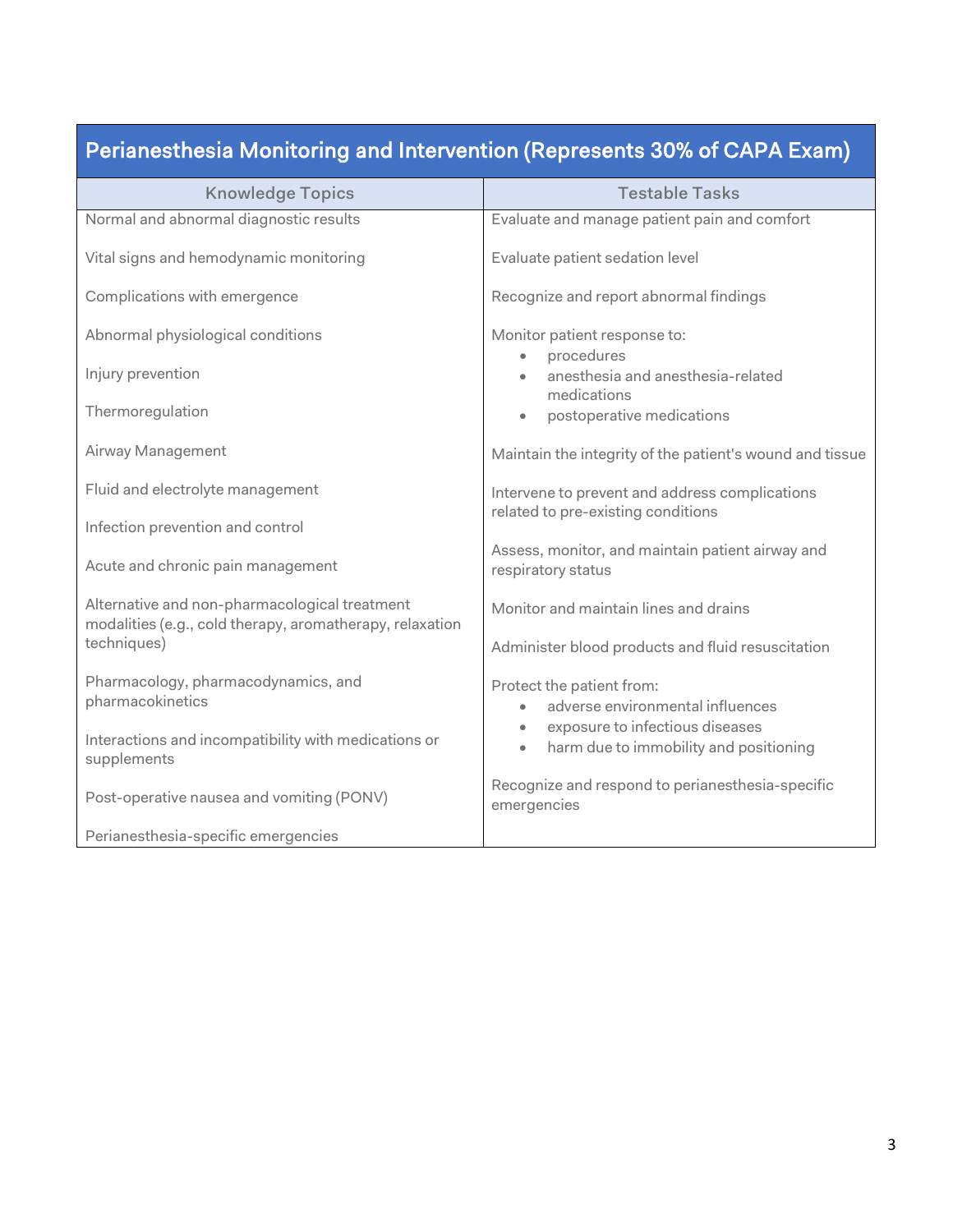## Perianesthesia Care Considerations (Represents 25% of CAPA Exam)

| <b>Knowledge Topics</b>                                                                                                                                                                                                                                                                                                                                                                                                                                                                                                                                                                                                                              | <b>Testable Tasks</b>                                                                                                                                                                                                                                                                                                                                                                                                                |
|------------------------------------------------------------------------------------------------------------------------------------------------------------------------------------------------------------------------------------------------------------------------------------------------------------------------------------------------------------------------------------------------------------------------------------------------------------------------------------------------------------------------------------------------------------------------------------------------------------------------------------------------------|--------------------------------------------------------------------------------------------------------------------------------------------------------------------------------------------------------------------------------------------------------------------------------------------------------------------------------------------------------------------------------------------------------------------------------------|
| Continuum and Transfer of Care<br>Pre-admission<br>$\bullet$                                                                                                                                                                                                                                                                                                                                                                                                                                                                                                                                                                                         | Provide handoff communication across the continuum of<br>care                                                                                                                                                                                                                                                                                                                                                                        |
| Pre-operative (Day of Surgery/ Procedure)<br>$\bullet$<br>Post-anesthesia Phase I<br>$\bullet$<br>Post-anesthesia Phase II                                                                                                                                                                                                                                                                                                                                                                                                                                                                                                                           | Prepare patient for safe transport across the continuum<br>of care                                                                                                                                                                                                                                                                                                                                                                   |
| Individualized patient care<br>Environmental factors (e.g., noise, temperature,<br>$\bullet$<br>air flow, latex)<br>Psychosocial factors (e.g., coping styles,<br>$\bullet$<br>developmental stage, religion/spirituality,<br>culture)<br>Behavioral health factors (e.g., alcohol, tobacco,<br>$\bullet$<br>substance use, obesity)<br>Mental health factors (e.g., anxiety, depression,<br>$\bullet$<br>bipolar, PTSD, autism spectrum)<br>Patient and family planning and education<br>Pre-admission<br>$\bullet$<br>Day of procedure<br>$\bullet$<br>Discharge instructions<br>$\bullet$<br>Communication principles and techniques<br>$\bullet$ | Collaborate with patient, caregivers, and healthcare<br>providers to develop and implement multidisciplinary<br>perianesthesia plan of care<br>Protect the patient from harm through the use of<br>protective safety devices and equipment<br>Evaluate the effectiveness of patient and caregiver<br>education<br>Provide individualized patient and caregiver education<br>and communication (e.g., based on developmental stage,   |
|                                                                                                                                                                                                                                                                                                                                                                                                                                                                                                                                                                                                                                                      | ability to learn, readiness to learn, barriers to learning)<br>Provide psychosocial support to patient and caregiver<br>(e.g., coping, spiritual and emotional support, and<br>facilitating visitation)<br>Facilitate patient access to appropriate resources and<br>referrals (e.g., medical equipment, pharmaceutical care,<br>spiritual services, nutritional education,<br>physical/occupational therapy, case management/social |
|                                                                                                                                                                                                                                                                                                                                                                                                                                                                                                                                                                                                                                                      | services, and language services)<br>Provide patient and caregiver pre-admission education<br>related to:<br>medications and allergies<br>$\bullet$<br>pre-operative preparation (e.g., bowel, skin care,<br>NPO status, nutrition, medications, medical<br>devices and equipment to bring)<br>the perianesthesia and procedural experience<br>$\bullet$                                                                              |
|                                                                                                                                                                                                                                                                                                                                                                                                                                                                                                                                                                                                                                                      | Provide verbal and written patient and caregiver<br>discharge education related to:<br>medications and pain management<br>$\bullet$<br>wound and drain care<br>recovery specific to existing medical conditions<br>and healing processes<br>signs and symptoms of complications and<br>$\bullet$<br>emergencies<br>infection prevention<br>۰<br>caregiver and transportation availability<br>۰<br>home resources and equipment       |